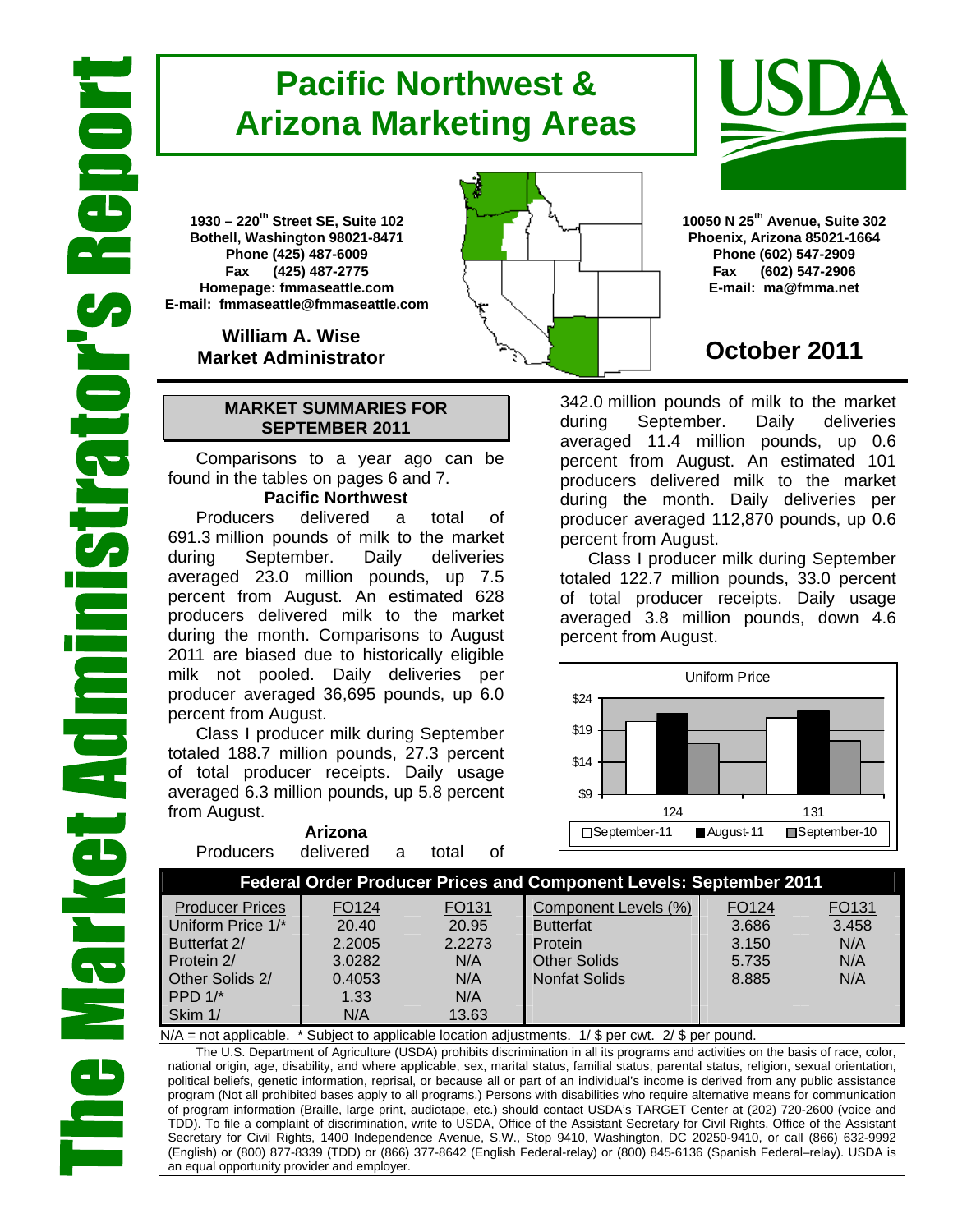#### **SEPTEMBER 2011 CLASS PRICES**

September 2011 non-advanced Class Prices were calculated using NASS commodity price surveys from September 3, 10, 17 and 24, 2011. Component prices for the month are \$3.0282 per pound of protein, \$2.2005 per pound of butterfat, \$0.4053 per pound of other solids, and \$1.3623 per pound of nonfat solids.

September 2011 Class III and IV prices at 3.5% butterfat are \$19.07 and \$19.53 per hundredweight, respectively. The September Class III price compared to August is down \$2.60. The Class III price is \$2.81 higher than in September 2010.

Class II butterfat was announced at \$2.2075 per pound. Class I skim and butterfat and Class II skim prices for September 2011 were announced on August 19, 2011. The Class II price at 3.5% butterfat is \$20.55 for September 2011.

| <b>FINAL: NASS COMMODITY PRICES</b> |          |           |            |  |  |  |  |
|-------------------------------------|----------|-----------|------------|--|--|--|--|
|                                     | August   | September | Change     |  |  |  |  |
| Cheese*                             | \$2.1402 | \$1.8592  | $-$0.2810$ |  |  |  |  |
| <b>Butter</b>                       | \$2.0695 | \$1.9886  | $-$0.0809$ |  |  |  |  |
| Nonfat Dry Milk                     | \$1.5739 | \$1.5439  | $-$0.0300$ |  |  |  |  |
| Whey                                | \$0.5691 | \$0.5926  | \$0.0235   |  |  |  |  |

\* The weighted average of barrels plus 3 cents and blocks.

**Current Commodity Prices - -** The NASS survey of cheddar cheese prices showed a decrease in price received for 40-pound blocks and a net decrease for 500-pound barrels. The survey of 40 pound blocks showed a decrease of 7.86 cents between the September 17 and the October 15 surveys, to \$1.7373 per pound. The survey of 500 pound barrels (**adjusted to 38% moisture**) showed a net decrease of 5.87 cents to \$1.7227 per pound.

The NASS butter price showed a decrease of 18.65 cents between the weeks ending September 17 and October 15 from \$1.9393 per pound to \$1.7528 per pound.

The NASS nonfat dry milk showed a net decrease of 1.34 cents since mid-September to \$1.5231 per pound. The average price for NASS whey showed an increase of 2.85 cents since mid-September to \$0.6193 per pound. ♦

#### **NOVEMBER'S CLASS I PRICE ANNOUNCEMENT**

On October 21, the November 2011 Class I price was announced at \$20.35 for the Pacific Northwest Order and \$20.80 for the Arizona Order. The Class I price was calculated using NASS commodity price surveys from the weeks of October 8 and 15.

The November Class III and IV advance skim prices are \$11.67 and \$12.16 per hundredweight, respectively. The butterfat portion of the Class I mover decreased 28.35 cents from \$2.2014 to \$1.9179 per pound.

The November 2011 Class II skim and nonfat solids prices were also announced on October 21. The skim price is \$12.86 per hundredweight, and the nonfat solids price is \$1.4289 pound for all Federal orders. ♦

| <b>ADVANCED: NASS COMMODITY PRICES FOR</b> |          | <b>CLASS I PRICE CALCULATIONS</b> |            |
|--------------------------------------------|----------|-----------------------------------|------------|
|                                            | October  | November                          | Change     |
| Cheese*                                    | \$1.8347 | \$1.7437                          | $-$0.0910$ |
| <b>Butter</b>                              | \$1.9893 | \$1.7552                          | $-$0.2341$ |
| Nonfat Dry Milk                            | \$1.5461 | \$1.5328                          | $-$0.0133$ |
| Whey                                       | \$0.5900 | \$0.6121                          | \$0.0221   |

\* The weighted average of barrels plus 3 cents and blocks.

### **MIDEAST HEARING TRANSCRIPTS AND EXHIBITS AVAILABLE FOR VIEWING**



Transcripts and exhibits pertaining to a public hearing to amend the Mideast Milk Order are now available on the USDA Dairy Programs' website at

www.ams.usda.gov/AMSv1.0/PoolProvisions2011.

 The hearing was held October 4-5, 2011, in Cincinnati, Ohio, to consider amendments to the pooling standards for pool distributing plants in the Mideast Marketing Area.

 The deadline for filing corrections to the transcript is Monday, October 31, 2011. Posthearing briefs must be filed by Wednesday, November 30, 2011. ♦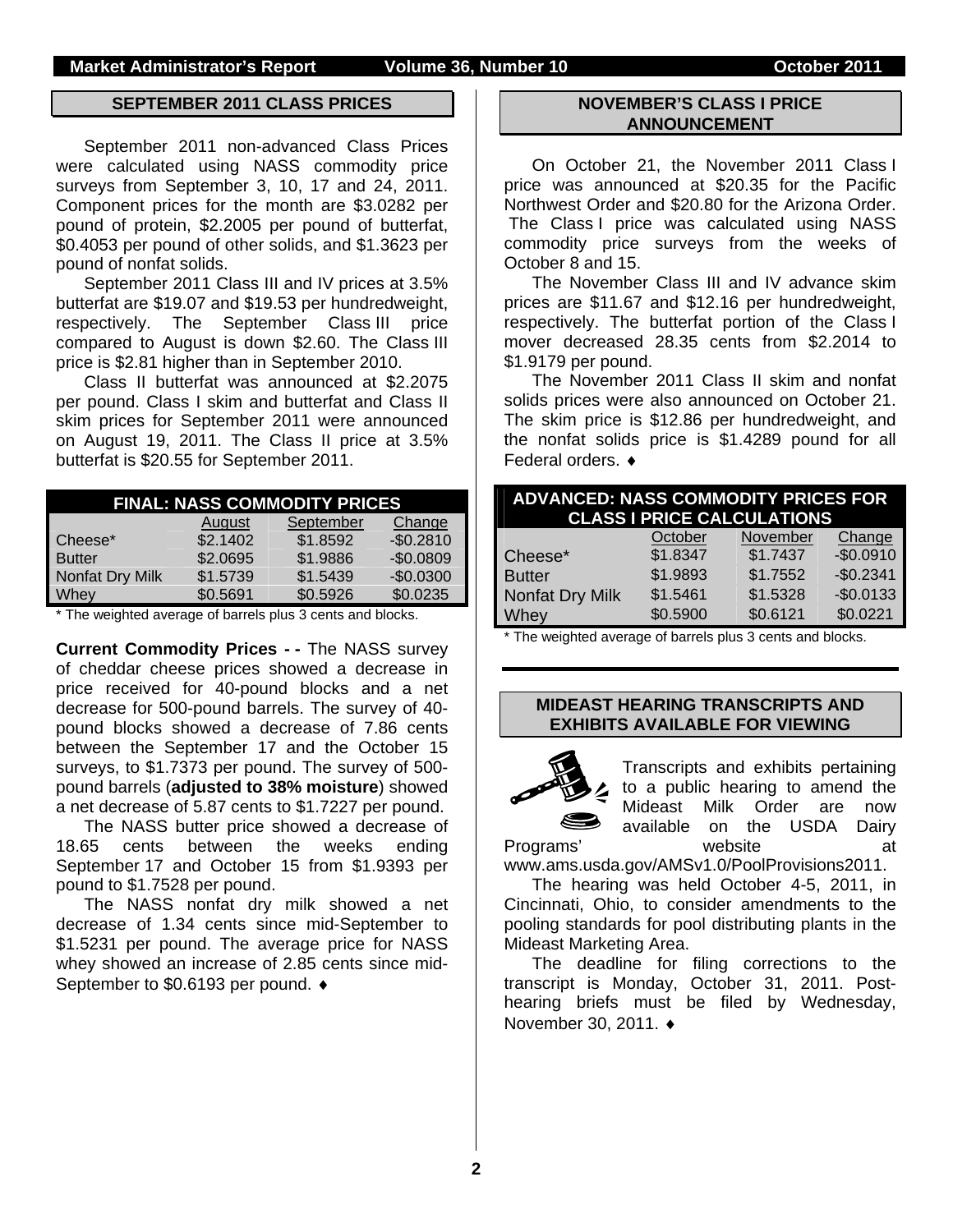### **USDA SEEKS NOMINEES FOR NATIONAL FLUID MILK PROCESSOR PROMOTION BOARD**

On October 7, 2011, the U.S. Department of Agriculture (USDA) announced that it is asking fluid milk processors and other interested parties to nominate candidates for the National Fluid Milk Processor Promotion Board.

The Secretary of Agriculture will appoint five individual board members from the list of nominees to succeed the members whose terms expire June 30, 2012. Appointed members will serve 3-year terms from July 1, 2012, through June 30, 2015. Additionally, the Secretary will appoint one member to fill a vacancy in Region 4, with a term expiring June 30, 2013; and one member to fill a vacancy in Region 8, with a term expiring June 30, 2014.

USDA will accept nominations for board representation in seven geographic regions and two at-large positions. Nominees for the seven regional positions must be active owners or employees of a fluid milk processor. At least one at-large position must be a member from the general public. The other at-large position may be either a fluid milk processor or a member from the general public. The geographic regions are: Region 3 (Delaware, Maryland, Pennsylvania, Virginia and the District of Columbia); Region 4 (Georgia, North Carolina and South Carolina); Region 6 (Ohio and West Virginia); Region 8 (Illinois and Indiana); Region 9 (Alabama, Kentucky, Louisiana, Mississippi and Tennessee); Region 12 (Arizona, Colorado, New Mexico, Nevada and Utah); and Region 15 (Southern California).

Fluid milk processors and interested parties may submit nominations for regions in which they are located or market fluid milk and for at-large members. To nominate an individual, please submit a copy of the nomination form and a signed background form for each nominee by October 31, 2011, to: Whitney Rick, Director, Promotion, Research and Planning Division, Dairy Programs, AMS, USDA, 1400 Independence Ave., S.W., Stop 0233, Room 2958-S, Washington, DC 20250-0233 or via email at whitney.rick@ams.usda.gov. To obtain forms or additional information, call (202) 720-6909. Blank forms are available on the Dairy Promotion and Research Branch's website at http://www.ams.usda.gov/Dairy. ♦

#### **NATIONAL ORGANIC STANDARDS BOARD INVITES PUBLIC COMMENTS**

On October 18, 2011, the U.S. Department of Agriculture announced that proposed recommendations of the National Organic Standards Board (NOSB) are now open for public comment in advance of its fall meeting in Savannah, Georgia, November 29-December 2 at www.ams.usda.gov/nosbsavannah.

The meeting of the board, which occurs twice a year, provides a public forum for the organic community to weigh-in on issues concerning organic production and processing. During the upcoming meeting, the board will review substances on the National List of Allowed and Prohibited Substances that are scheduled to "sunset" in 2013. As part of the sunset review process, the board reviews all substances on the National List every five years to recommend renewing, removing or changing each listing. The board will also present recommendations and updates on animal welfare, sulfur dioxide, and arachidonic acid (ARA) single-cell oil and docosahexaenoic acid (DHA) algal oil. Other recommendations will address material review organizations, unannounced inspections, and inspector qualifications. The full agenda of topics and currently proposed recommendations is available at www.ams.usda.gov/nosbsavannah.

Written comments on the proposed recommendations can be submitted up to Sunday, November 13, 2011, at www.regulations.gov. Additionally, while the meeting is open to the public, the National Organic Program invites those interested in sharing comments orally at the meeting to register in advance. Pre-registration to share comments must also be completed by midnight Eastern Time on November 13, 2011. More information about commenting requirements is available in the Federal Register notice published at www.regulations.gov (search keyword or ID AMS-NOP-11-0081-0001).

Interested persons may visit www.ams.usda.gov /nosbsavannah to view NOSB recommendations and the meeting agenda and submit and/or view public comments. To receive further information about the meeting or to request copies of available materials, please contact Ms. Lorraine Coke, National Organic Standards Board, USDA-AMS-NOP, 1400 Independence Ave., SW, Room 2646- So., Mail Stop 0268, Washington, DC 20250-0268; Phone: (202) 720-3252; nosb@ams.usda.gov. ♦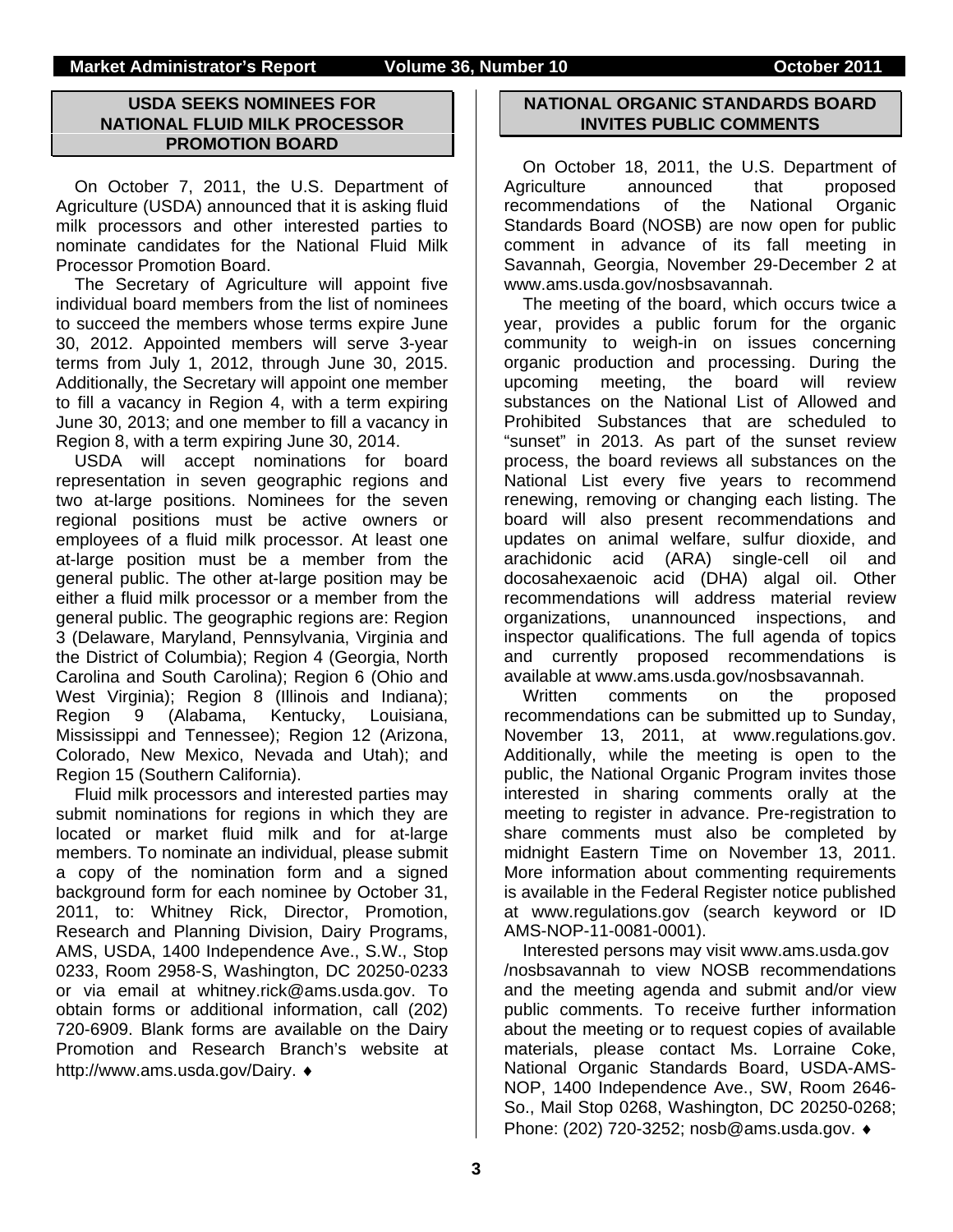#### **Market Administrator's Report Colume 36, Number 10 Colume 36, Number 2011**

### **COOPERATIVES: A VITAL SOURCE OF RURAL JOBS**

*The following article was written by Dallas Tonsager, Under Secretary, USDA Rural Development, to celebrate National Co-op Month. Information about Rural Development's Cooperatives Program is available at www.rurdev.usda.gov/rbs/coops/csdir.htm.* 

It's hard to live in rural America without being touched almost daily in some way by cooperatives. Farmers and ranchers across the nation use coops to process and market their crops and livestock and to provide them with essential production supplies and services. Electric and telecommunications utility cooperatives supply rural America with a reliable, affordable source of energy and communications technology, including phone and Internet services.

While these are the two cooperative sectors we work with most often at USDA Rural Development, there are many other types of producer-, user- and worker-owned co-ops across the nation that are helping to meet the myriad needs of rural and urban people and businesses. These range from co-op food stores and daycare centers to credit unions, insurance companies and hardware and building supply co-ops, among many others.

As we observe Cooperative Month throughout October, it is fitting that we focus special attention this year on cooperatives as a key source of jobs. Co-ops are playing a role as our nation strives to reduce high levels of unemployment by providing good jobs for tens of thousands of people in the farm sector alone.

According to USDA's just-released economic survey of farmer cooperatives for 2010, U.S. agricultural and fishery cooperatives created 7,000 new jobs in 2010, boosting the number of fulltime jobs to 129,000 at the nearly 2,400 agricultural coops surveyed. This survey also shows that agricultural co-ops had their second best year on record for sales at \$170 billion. Pre-tax net income of \$4.3 billion was also the second best year ever for agricultural and fishery co-ops.

Because co-ops are locally or regionally owned by their members, a larger percent of these dollars "stay local," circulating in the rural counties and towns where their members live and work. These dollars also support other local businesses and generate tax revenues that in turn support schools, police and fire services and other local government services.

While 7,000 new jobs, or even 129,000 jobs, may not sound huge, remember that in rural areas especially, every job can be a crucially needed job. A grain and farm supply co-op, for example, with 30 or 40 employees will often be the leading employer in a rural community.

*When one such co-op adds just three new jobs, it can be big news in a town of 800 or 900 people. It may translate into three more houses having "sold' placards placed on the real estate sign in the front yard and commission checks for a real estate agent to deposit in the local bank. It could mean eight or nine new students in a rural school – maybe enough to justify hiring a new teacher, resulting in another house sold. It can mean a dozen or more new consumers to help support a rural grocery store and a surge in new business for the local barber or hair stylist, and so on.* 

Rural utility co-ops are also major employers in many rural communities. This co-op sector provides an additional 162,000 fulltime jobs nationally, according to a 2009 survey conducted by the University of Wisconsin Center for Cooperatives, with support from USDA. This survey looked at 17 co-op subsectors of the economy, finding that the co-op economy as a whole accounts for 853,000 jobs and \$500 billion in annual revenue.

Focusing again on the agricultural sector, the job growth among co-ops is due in no small part to the continued strong prices for a number of key commodities, most notably in the dairy and livestock sectors. Indeed, 2010 marked the fourth consecutive year of strong sales performance by farmer co-ops, which is helping to fuel the upward employment trend.

The bottom line here is no great mystery: when American agriculture, utilities and industry are strong and thriving, it translates into more jobs and more economic vitality for the nation. Cooperatives – as a business model that puts the needs of member-owners and community first, and which help to keep more sales dollars and profits working close to home – are a key cog in the nation's economic recovery efforts.

I believe that the potential of cooperative businesses to help more Americans improve the quality of their lives is almost unlimited. We at USDA will continue to foster co-op development and will strive to help improve co-op operations because – as the theme of this year's Co-op Month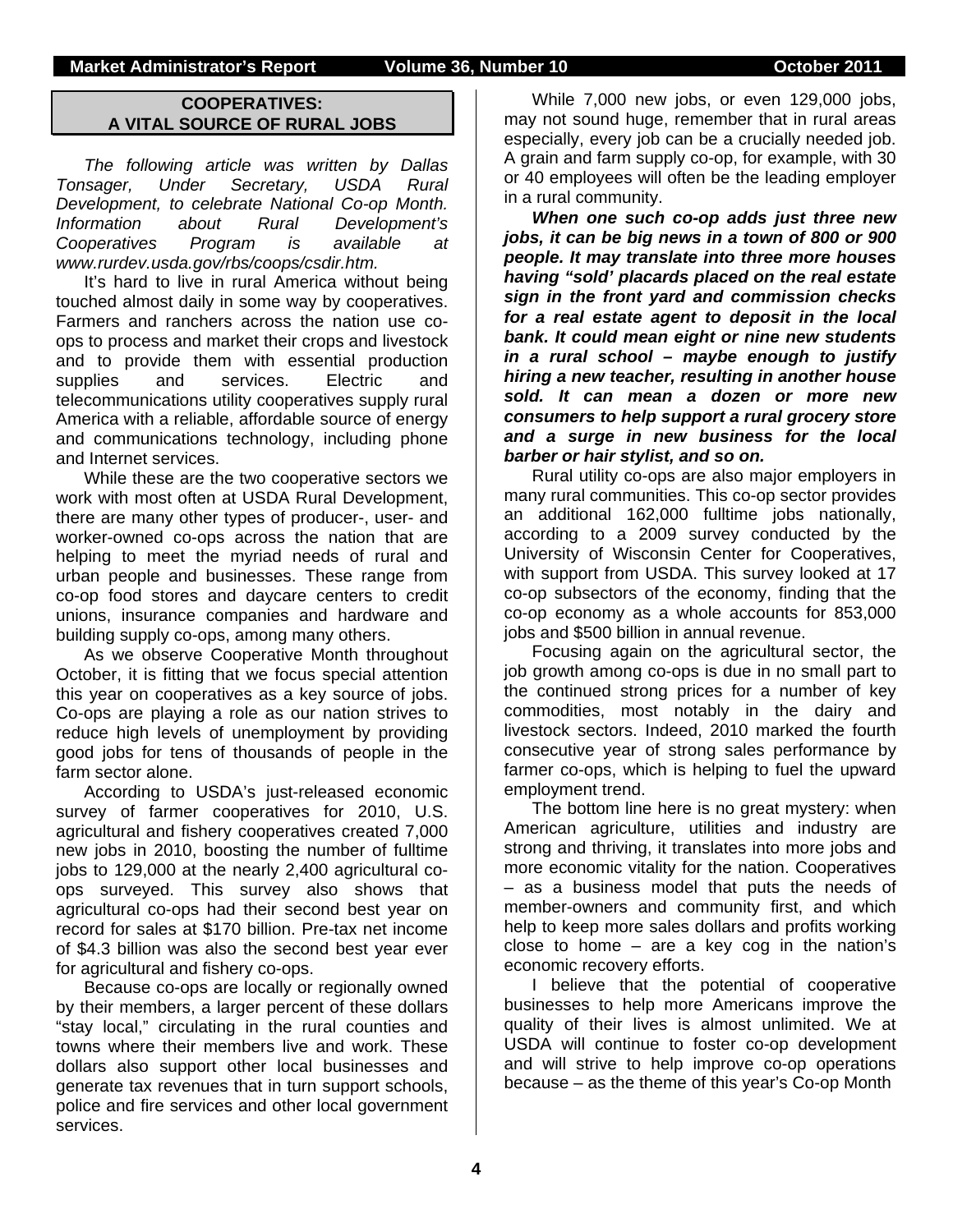celebration says – Cooperative Enterprises Build a Better World.

To learn more about cooperatives, visit the Coop Month website at: www.go.coop, or www.usda.gov. ♦

#### **LIVESTOCK GROSS MARGIN INSURANCE AVAILBLE FOR ALL COUNTIES IN IDAHO, OREGON AND WASHINGTON**

On October 6, 2011, the U.S. Department of Agriculture's Risk Management Agency (RMA) announced the availability of sales for the Livestock Gross Margin insurance plan for Dairy Cattle (LGM-Dairy) and Swine (LGM-Swine) in all counties in Idaho, Oregon and Washington.

The first sales date for the 2012 crop year will be Friday, October 28, 2011. Sales will continue on the last Friday of each month until June 30, 2012 (or until the maximum underwriting capacity is reached).

LGM-Dairy provides protection against loss of gross margin (market value of milk minus feed costs) on milk produced from dairy cows. LGM-Swine provides protection against the loss of gross margin (market value of livestock minus feed costs) on swine. Both policies use futures prices to determine the expected gross margin and the actual gross margin.

Dairy and pork producers are encouraged to contact a livestock agent for further details. Additional information can also be obtained at the RMA Web site: http://www.rma.usda.gov. Federal crop and livestock insurance policies are sold and delivered solely through private crop and livestock insurance companies. A list of livestock insurance agents is available at all USDA Service Centers throughout the U.S. or at the RMA Web site: http://www3.rma.usda.gov/tools/agents/.

USDA is an equal opportunity provider, employer and lender. To file a complaint of discrimination, write: USDA, Director, Office of Civil Rights, 1400 Independence Ave., SW., Washington, DC 20250- 9410 or call (800) 795-3271 (voice) or (202) 720- 6382 (TDD). ♦



#### **ANALYSIS OF COMPONENT LEVELS IN INDIVIDUAL HERD MILK AT THE FARM LEVEL**

The Market Administrator's Office recently released a study of component levels of milk pooled on the Pacific Northwest and Arizona Orders. A copy of the full study can be found on the Market Administrator's web site at: http://www.fmmaseattle.com/statistics/componenta nalysis10.pdf. A summary of the major findings can be found below.

#### **Abstract**

Component levels in producer milk pooled on the Pacific Northwest (FO 124) and Arizona (FO 131) Federal Milk Marketing Orders were analyzed for 2010 to determine average levels, regional and seasonal variation, and, when possible, the statistical relationship between components. Handlers regulated under the Pacific Northwest Order report butterfat, protein, and other solids. Handlers regulated under the Arizona Order report butterfat only. For 2010, a monthly average total of 729 producers were pooled on the Pacific Northwest and Arizona Orders. During 2010, these producers delivered 12.2 billion pounds to the two markets. The milk shed of the two Federal orders includes Arizona, California, Idaho, Oregon, Texas and Washington.

### **Major findings of this study include:**

1. The 2010 average component levels for the Pacific Northwest Order were 3.73% butterfat, 3.15% true protein, and 5.71% other solids. The 2010 average butterfat level for the Arizona Order was 3.50%.

2. In both orders, butterfat levels decrease during the summer months and increase in the late fall and winter. In the Pacific Northwest Order protein showed the same seasonality as butterfat.

3. Although the volume of producer milk, number of producers, and average milk production per producer varies greatly between geographic regions, there are relatively small differences in aggregate component levels between geographic regions within the milk sheds of the two orders.

4. The Pacific Northwest Order's linear regression in 2010 for protein is PRO% =  $1.546 +$ 0.419 \* BF%, with an R-squared of 0.68.

5. The Pacific Northwest Order's regressions for estimating other solids using butterfat have a very poor correlation, having an R-squared of less than 0.16. The monthly regressions show a negative relationship; other solids levels appear to be independent of butterfat levels. ♦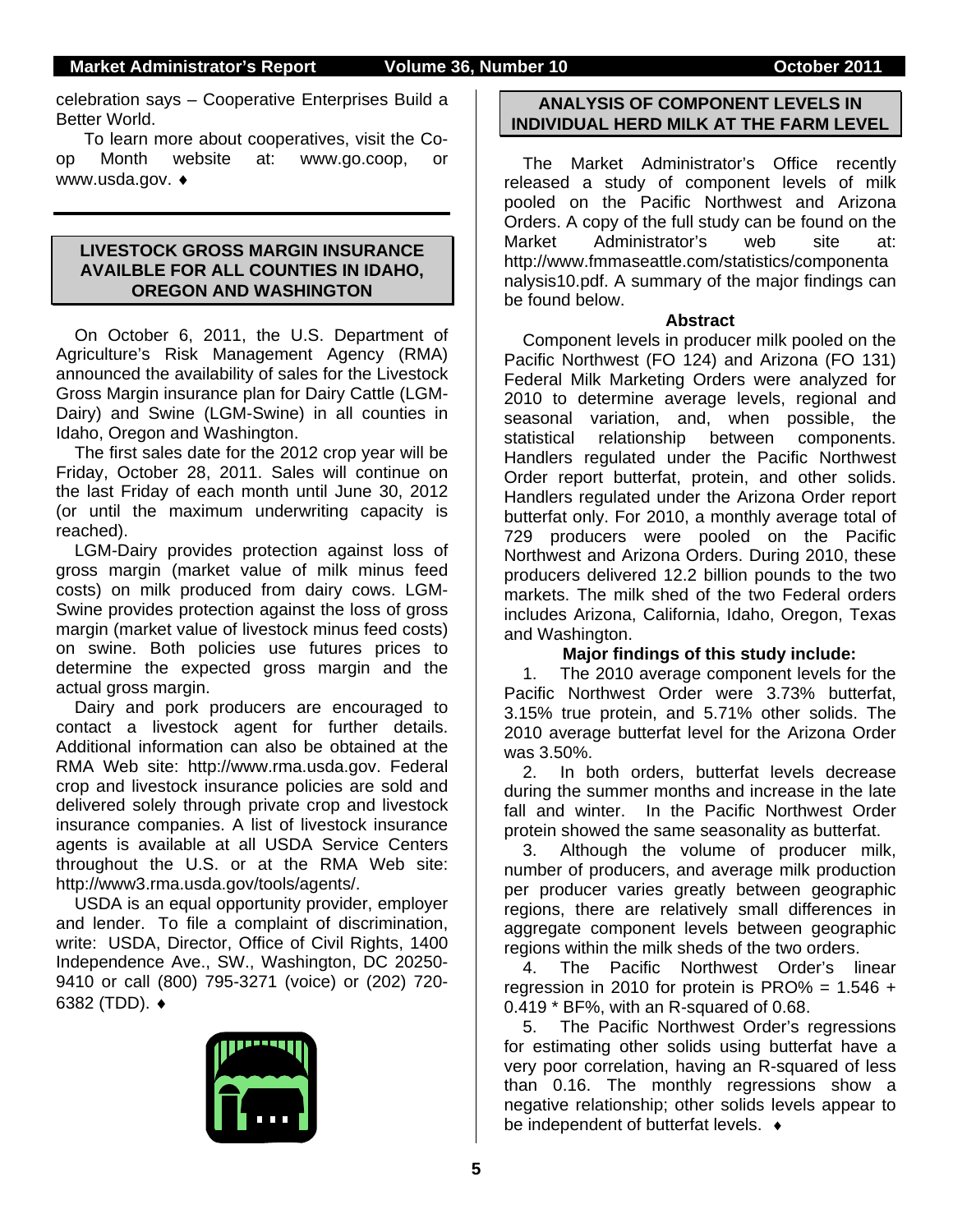|                                                                                                                                                                                                                  | <b>PACIFIC NORTHWEST</b> |                |                                 |                | <b>ARIZONA</b> |                |                      |                                       |
|------------------------------------------------------------------------------------------------------------------------------------------------------------------------------------------------------------------|--------------------------|----------------|---------------------------------|----------------|----------------|----------------|----------------------|---------------------------------------|
| Minimum Class Prices (3.5% B.F.)                                                                                                                                                                                 | Sep 2011                 | Aug 2011       | Sep 2010                        | Aug 2010       | Sep 2011       | Aug 2011       | Sep 2010             | Aug 2010                              |
| Class I Milk (\$/cwt.)<br>and a strain and                                                                                                                                                                       | \$23.68                  | \$23.33        | \$17.40                         | \$17.67        | \$24.13        | \$23.78        | \$17.85              | \$18.12                               |
| Class II Milk (\$/cwt.)<br>and the state of                                                                                                                                                                      | 20.55                    | 21.55          | 17.60                           | 16.98          | 20.55          | 21.55          | 17.60                | 16.98                                 |
| Class III Milk (\$/cwt.)<br>$\mathcal{L}^{\mathcal{A}}$ and $\mathcal{L}^{\mathcal{A}}$ and $\mathcal{L}^{\mathcal{A}}$                                                                                          | 19.07                    | 21.67          | 16.26                           | 15.18          | 19.07          | 21.67          | 16.26                | 15.18                                 |
| Class IV Milk (\$/cwt.)<br>and a state                                                                                                                                                                           | 19.53                    | 20.14          | 16.76                           | 15.61          | 19.53          | 20.14          | 16.76                | 15.61                                 |
| <b>Producer Prices</b>                                                                                                                                                                                           |                          |                |                                 |                |                |                |                      |                                       |
| Producer Price Differential (\$/cwt.)                                                                                                                                                                            | \$1.33                   | \$(0.01)       | \$0.68                          | \$0.98         | $+$            | $+$            | $\ddot{\phantom{1}}$ | $+$                                   |
| Butterfat (\$/pound)                                                                                                                                                                                             | 2.2005                   | 2.2985         | 2.4044                          | 2.0336         | $\ddot{}$      |                |                      | $+$                                   |
| Protein (\$/pound)<br>and a state of                                                                                                                                                                             | 3.0282                   | 3.8305         | 2.3057                          | 2.3788         | ÷.             | $\ddot{}$      |                      | $+$                                   |
| Other Solids (\$/pound)<br>and a state                                                                                                                                                                           | 0.4053                   | 0.3811         | 0.1673                          | 0.1647         | $+$            |                |                      | $\ddot{}$                             |
| Uniform Skim Price (\$/cwt.)<br>$\sim$ $\sim$ $\sim$                                                                                                                                                             | $+$                      | $+$            | $+$                             | $+$            | 13.63          | 14.55          | 9.51                 | 9.90                                  |
| Uniform Butterfat Price (\$/pound)                                                                                                                                                                               | $+$                      | $\ddotmark$    | $+$                             | $+$            | 2.2273         | 2.2961         | 2.3306               | 2.0127                                |
| Statistical Uniform Price (\$/cwt.)                                                                                                                                                                              | \$20.40                  | \$21.66        | \$16.94                         | \$16.16        | \$20.95        | \$22.08        | \$17.33              | \$16.60                               |
| <b>Producer Data</b>                                                                                                                                                                                             |                          |                |                                 |                |                |                |                      |                                       |
| Number of Producers<br>$\mathcal{L}$ , and $\mathcal{L}$ , and $\mathcal{L}$                                                                                                                                     | 628 *                    | 619            | 631                             | 626            | $101 *$        | 101            | 97                   | 97                                    |
| Avg. Daily Production (lbs.)<br>$\cdot$ $\cdot$ $\cdot$                                                                                                                                                          | 36.695 *                 | 34,626         | 34.722                          | 35,168         | 112.870 *      | 112,172        | 110.582              | 106,859                               |
| <b>Producer Milk Ratios</b>                                                                                                                                                                                      |                          |                |                                 |                |                |                |                      |                                       |
| Class I<br>.                                                                                                                                                                                                     | 27.30%                   | 27.75%         | 28.91%                          | 26.13%         | 32.96%         | 34.75%         | 37.01%               | 36.35%                                |
| Class II<br>.                                                                                                                                                                                                    | 6.27%                    | 7.34%          | 6.65%                           | 7.37%          | 9.84%          | 9.91%          | 6.73%                | 9.04%                                 |
| Class III<br>.                                                                                                                                                                                                   | 41.44%                   | 35.38%         | 39.93%                          | 40.93%         | 32.01%         | 31.28%         | 41.02%               | 41.47%                                |
| Class IV<br>.                                                                                                                                                                                                    | 24.99%                   | 29.53%         | 24.51%                          | 25.57%         | 25.19%         | 24.06%         | 15.24%               | 13.14%                                |
| * Preliminary.                                                                                                                                                                                                   |                          |                |                                 |                |                |                |                      |                                       |
| + Not Applicable.                                                                                                                                                                                                |                          |                | MONTHLY SUPPLEMENTAL STATISTICS |                |                |                |                      |                                       |
|                                                                                                                                                                                                                  |                          |                |                                 |                |                |                |                      |                                       |
|                                                                                                                                                                                                                  |                          | Jul 2011       | Aug 2010                        | Jul 2010       | Aug 2011       | Jul 2011       | Aug 2010             | Jul 2010                              |
|                                                                                                                                                                                                                  | Aug 2011                 |                | 26                              | 26             | $\overline{7}$ | 7              | 7                    |                                       |
| .                                                                                                                                                                                                                | 25                       | 26             |                                 |                |                |                |                      |                                       |
| <b>Distributing Plants</b>                                                                                                                                                                                       | 14                       | 14             | 14                              | 14             | 5              | 5              | 5                    |                                       |
| Supply Plants 1/                                                                                                                                                                                                 | 6                        | $\overline{7}$ | $\overline{7}$                  | $\overline{7}$ |                |                |                      |                                       |
| Cooperatives                                                                                                                                                                                                     | 5                        | 5              | 5                               | 5              |                | $\overline{1}$ |                      |                                       |
| .                                                                                                                                                                                                                | 5                        | 5              | 5                               | 5              | $\Omega$       | $\Omega$       | $\Omega$             |                                       |
| $\sim$ $\sim$ $\sim$                                                                                                                                                                                             | 19                       | 19             | 24                              | 24             | 22             | 22             | 22                   |                                       |
|                                                                                                                                                                                                                  |                          |                |                                 |                |                |                |                      |                                       |
| and a straight and                                                                                                                                                                                               | 163,850,298              | 159,430,875    | 163,913,736                     | 161,936,494    | 95,542,328     | 87,589,383     | 94,386,845           |                                       |
|                                                                                                                                                                                                                  | 7.221.545                | 6,877,632      | 8,602,552                       | 8,150,604      | $\Omega$       | $\Omega$       | $\Omega$             |                                       |
| and a straight and straight                                                                                                                                                                                      | 7,544,844 *              | 7,816,026      | 7,733,955                       | 7,075,907      | 5,402,359 *    | 5,392,425      | 5,969,669            |                                       |
| <b>Number of Handlers</b><br>Pool Handlers<br>Producer-Handlers<br>Other Plants w/ Class I Use<br><b>Class I Route Disposition In Area</b><br>By Pool Plants<br>By Producer-Handlers<br>By Other Plants<br>Total | 178,616,687              | 174,124,533    | 180,250,243                     | 177,163,005    | 100,944,687    | 92,981,808     | 100,356,514          | 89,046,193<br>5,247,377<br>94,293,570 |
|                                                                                                                                                                                                                  |                          |                |                                 |                |                |                |                      |                                       |
| <b>Producer-Handler Data</b><br>% Class I Use<br>.                                                                                                                                                               | 60.36%                   | 58.57%         | 61.47%                          | 55.08%         | 0.00%          | 0.00%          | 0.00%                | 0.00%                                 |

Preliminary. 1/ Includes Cooperative Pool Manufacturing Plants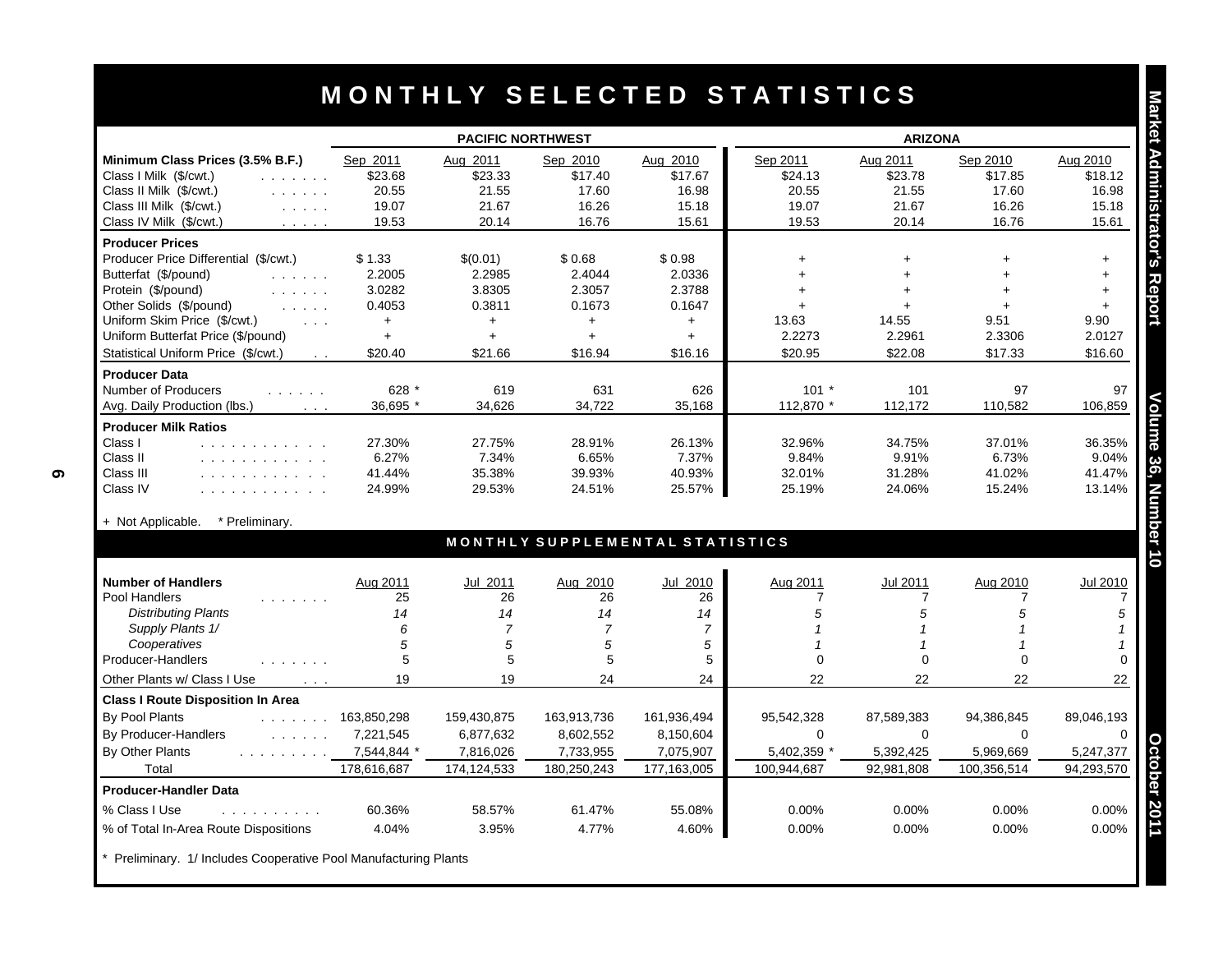| RECEIPTS, UTILIZATION AND                                                                                               |                           | PACIFIC NORTHWEST         |                           |                           |                           | <b>ARIZONA</b>            |                           |                           |
|-------------------------------------------------------------------------------------------------------------------------|---------------------------|---------------------------|---------------------------|---------------------------|---------------------------|---------------------------|---------------------------|---------------------------|
| <b>CLASSIFICATION OF MILK</b>                                                                                           | Sep 2011                  | Aug 2011                  | Sep 2010                  | Aug 2010                  | Sep 2011                  | Aug 2011                  | Sep 2010                  | Aug 2010                  |
| TOTAL PRODUCER MILK                                                                                                     | 691,326,061               | 664,432,043               | 657,290,146               | 682,463,546               | 341,996,832               | 351,209,084               | 321,792,922               | 321,324,601               |
| RECEIPTS FROM OTHER SOURCES                                                                                             | 16,074,711                | 15,926,918                | 16,177,765                | 15,420,527                | 3,649,391                 | 8,571,614                 | 5,989,259                 | 5,356,593                 |
| OPENING INVENTORY                                                                                                       | 33,371,339                | 38,444,483                | 34,279,746                | 33,960,895                | 23,242,025                | 22,058,811                | 18,475,693                | 21,903,693                |
| <b>TOTAL TO BE ACCOUNTED FOR</b>                                                                                        | 740,772,111               | 718,803,444               | 707,747,657               | 731,844,968               | 368,888,248               | 381,839,509               | 346,257,874               | 348,584,887               |
| UTILIZATION OF RECEIPTS                                                                                                 |                           |                           |                           |                           |                           |                           |                           |                           |
| Whole milk.                                                                                                             | 32,866,760                | 33,748,996                | 31,867,732                | 33,045,368                | 23,258,077                | 24,776,523                | 23,080,847                | 23,998,101                |
| Flavored milk & milk drinks                                                                                             | 13,210,418                | 7,852,660                 | 13,708,927                | 8,598,361                 | 5,911,052                 | 5,523,979                 | 6,416,630                 | 6,235,713                 |
| 2% milk                                                                                                                 | 68,607,026                | 68,958,569                | 68,526,623                | 67,919,799                | 32,966,423                | 34,865,043                | 33,394,259                | 34,619,277                |
| 1% milk                                                                                                                 | 27,385,455                | 25,276,693                | 27,918,390                | 25,134,468                | 16,500,309                | 17,237,247                | 16,395,539                | 16,498,396                |
| Skim milk                                                                                                               | 26,273,447                | 26,508,348                | 28,096,688                | 27,779,947                | 12,117,040                | 12,752,694                | 12,332,273                | 12,670,271                |
| Buttermilk                                                                                                              | 1,371,105                 | 1,505,032                 | 1,353,619                 | 1,435,793                 | 374,002                   | 386,842                   | 383,990                   | 365,087                   |
| CLASS I ROUTE DISP. IN AREA                                                                                             | 169,714,211               | 163,850,298               | 171,471,979               | 163,913,736               | 91,126,903                | 95,542,328                | 92,003,538                | 94,386,845                |
| Class I dispositions out of area                                                                                        | 15,631,121                | 16,610,874                | 15,079,361                | 16,182,654                | 24,055,384                | 25,855,488                | 23,045,462                | 23,910,171                |
| Other Class I usage                                                                                                     | 19,329,312                | 17,396,929                | 18,900,063                | 13,960,782                | 9,997,666                 | 12,403,427                | 15,096,378                | 10,919,651                |
| TOTAL CLASS I USE.                                                                                                      | 204,674,644               | 197,858,101               | 205,451,403               | 194,057,172               | 125,179,953               | 133,801,243               | 130, 145, 378             | 129,216,667               |
| TOTAL CLASS II USE                                                                                                      | 50,726,153                | 58,912,237                | 52,270,462                | 59,290,449                | 34,652,291                | 36,639,657                | 22,349,501                | 29,688,876                |
| TOTAL CLASS III USE                                                                                                     | 288,679,150               | 235, 158, 552             | 264,887,020               | 280,301,260               | 110,966,432               | 111,345,206               | 135,270,282               | 136,426,525               |
| TOTAL CLASS IV USE                                                                                                      | 196,692,164               | 226,874,554               | 185, 138, 772             | 198,196,087               | 98,089,572                | 100,053,403               | 58,492,713                | 53,252,819<br>348,584,887 |
| TOTAL ACCOUNTED FOR.                                                                                                    | 740,772,111               | 718,803,444               | 707,747,657               | 731,844,968               | 368,888,248               | 381,839,509               | 346,257,874               |                           |
| <b>CLASSIFICATION OF RECEIPTS</b>                                                                                       |                           |                           |                           |                           |                           |                           |                           |                           |
| Class I<br>Producer milk:<br>$\ddotsc$<br>Class II                                                                      | 188,716,746               | 184,383,391               | 190,032,816               | 178,308,971               | 112,735,602               | 122,060,834               | 119,099,855               | 116,800,471               |
| $\overline{a}$<br>Class III                                                                                             | 43,377,718<br>286,451,552 | 48,763,420<br>235,062,598 | 43,710,370<br>262,454,056 | 50,275,905<br>279,347,913 | 33,640,434<br>109,484,164 | 34,815,018<br>109,856,422 | 21,657,065<br>131,983,791 | 29,039,675<br>133,237,424 |
| $\mathbf{r}$<br>Class IV                                                                                                | 172,780,045               | 196,222,634               | 161,092,904               | 174,530,757               | 86,136,632                | 84,476,810                | 49,052,211                | 42,247,031                |
| Class I<br>Other receipts:<br>$\mathcal{L}^{\mathcal{L}}$                                                               | 15,957,898                | 13,474,710                | 15,418,587                | 15,748,201                | 12,444,351                | 11,740,409                | 11,045,523                | 12,416,196                |
| Class II                                                                                                                | 7,348,435                 | 10,148,817                | 8,560,092                 | 9,014,544                 | 1/                        | 1/                        | 1/                        | 1/                        |
| Class III                                                                                                               | 2,227,598                 | 95,954                    | 2,432,964                 | 953,347                   | 1/                        | 1/                        | 1/                        |                           |
| Class IV<br>$\cdot$                                                                                                     | 23,912,119                | 30,651,920                | 24,045,868                | 23,665,330                | 14,447,065                | 18,890,016                | 13,419,429                | 14,844,090                |
| Avg. daily producer receipts<br>$\mathcal{L}^{\mathcal{A}}$ , $\mathcal{L}^{\mathcal{A}}$ , $\mathcal{L}^{\mathcal{A}}$ | 23,044,202                | 21,433,292                | 21,909,672                | 22,014,953                | 11,399,894                | 11,329,325                | 10,726,431                | 10,365,310                |
| Change From Previous Year                                                                                               | 5.18%                     | $-2.64%$                  | 66.48%                    | 8.93%                     | 6.28%                     | 9.30%                     | 13.23%                    | 5.35%                     |
| Avg. daily Class I use                                                                                                  | 6,822,488                 | 6,382,519                 | 6,848,380                 | 6,259,909                 | 4,172,665                 | 4,316,169                 | 4,338,179                 | 4,168,280                 |
| Change From Previous Year                                                                                               | $-0.38%$                  | 1.96%                     | $-2.05%$                  | $-2.10%$                  | $-3.82%$                  | 3.55%                     | $-1.52%$                  | $-2.77%$                  |

1/ Restricted - Included with Class IV.